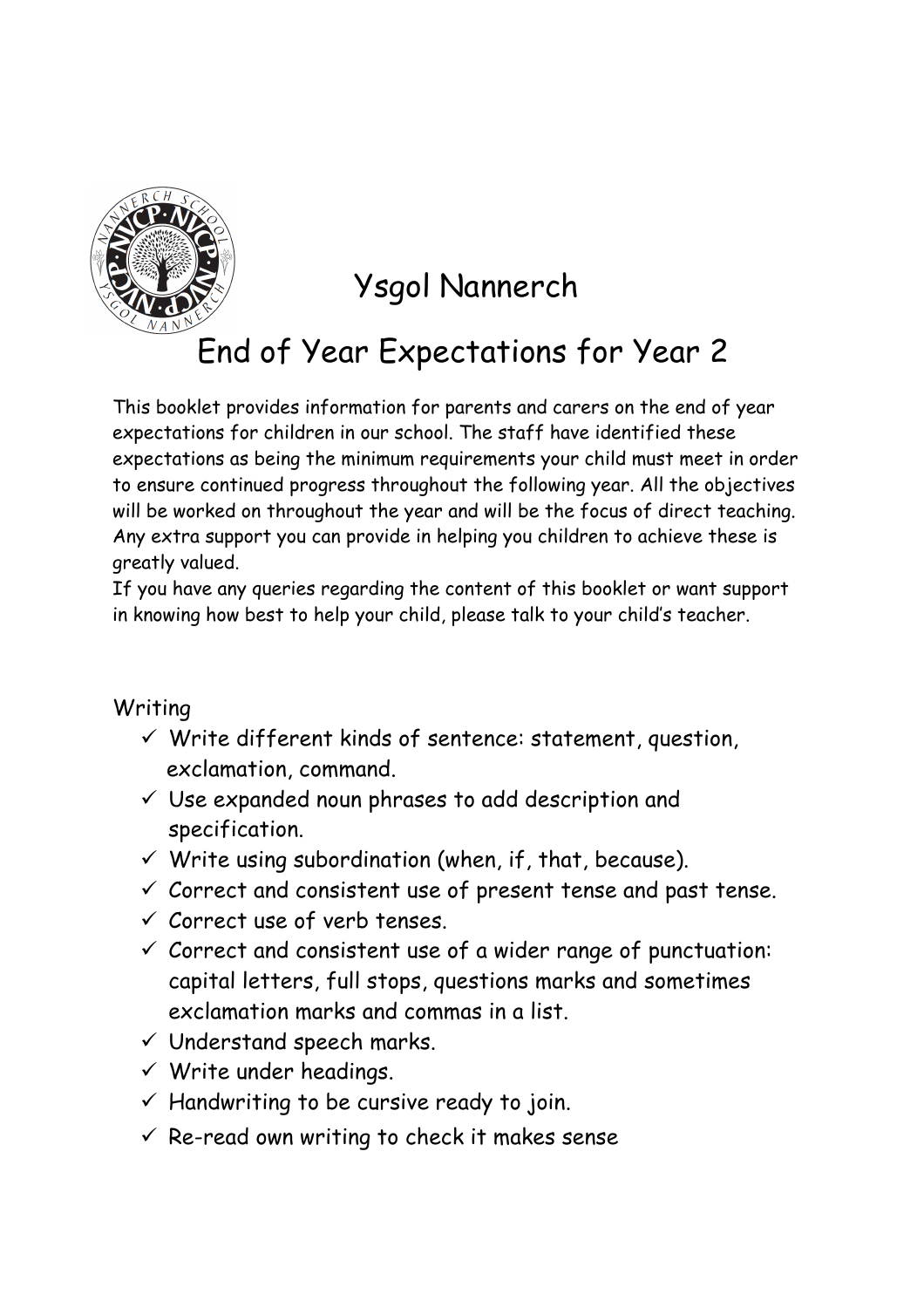## Reading

- $\checkmark$  Decode unknown words using phonics knowledge.
- $\checkmark$  Read aloud with fluency and expression
- $\checkmark$  Comment on plot, setting and characters in familiar and unfamiliar stories.
- $\checkmark$  Recount main themes and events.
- $\checkmark$  Comment on structure of the text.
- $\checkmark$  Use commas, question marks and exclamation marks to vary expression.
- $\checkmark$  Recognise inverted commas (speech marks)
- $\checkmark$  Identify past and present tense.
- $\checkmark$  Use content and index to locate information.
- $\checkmark$  Be secure at Set 1,2,3 & 4 Speed Sounds

Speaking and Listening

- $\checkmark$  Talk about experiences in an organised way giving detail and using descriptive language.
- $\checkmark$  Think of a range of questions to ask a visitor.
- $\checkmark$  Recognise the need to take equal turns and not interrupt others.
- $\checkmark$  Listen and build on what a previous speaker has said.
- $\checkmark$  Speak clearly to a range of audiences
- $\checkmark$  Give opinions and reasons
- $\checkmark$  Play a role using appropriate language